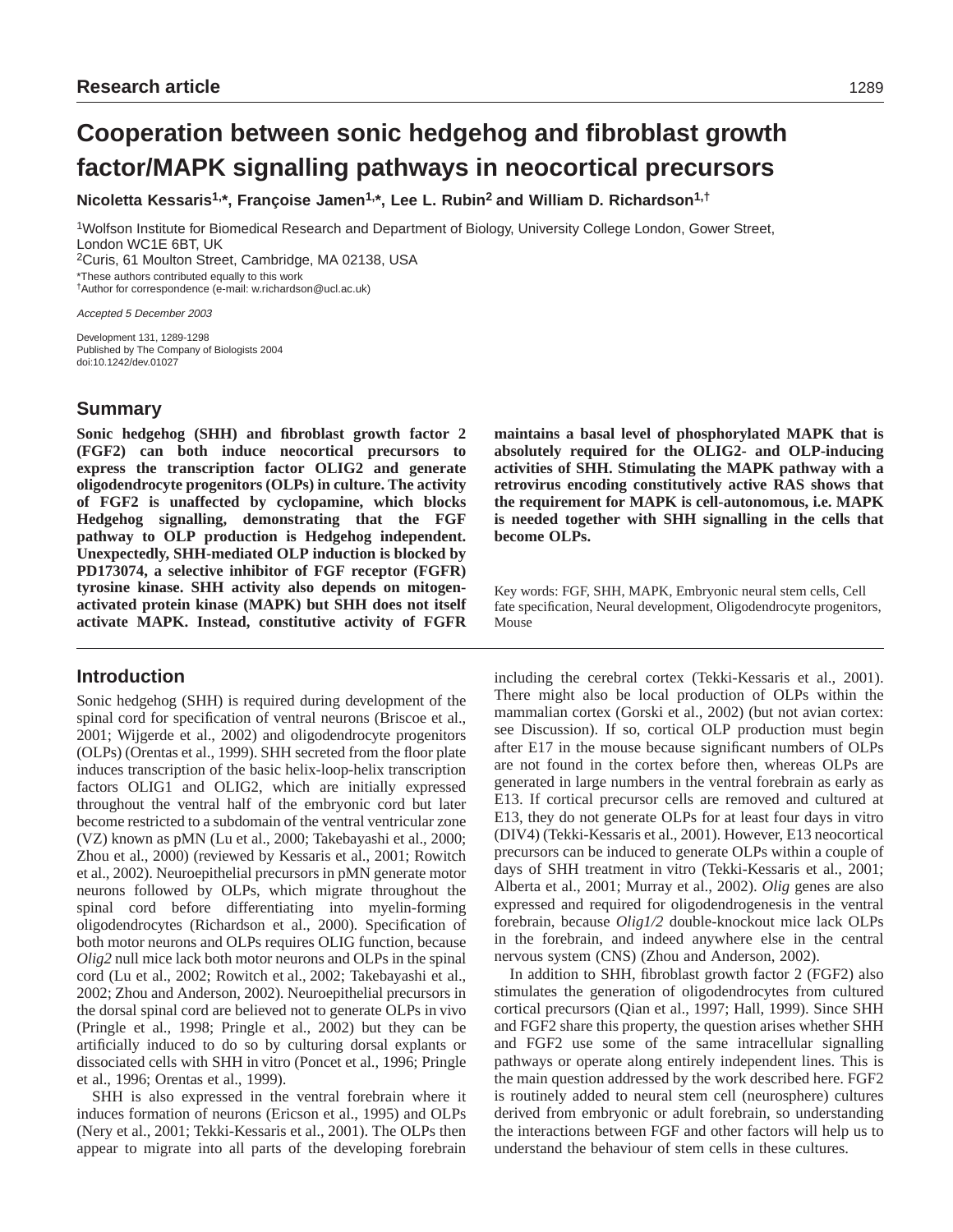#### 1290 Development 131 (6) **Research article Research article Research article Research article**

FGF proteins often act as mitogenic growth factors but can also signal cell survival and differentiation (reviewed by Yamaguchi and Rossant, 1995; Ornitz and Itoh, 2001). SHH was originally identified as a morphogen and cell fate determinant (Roelink et al., 1995) but more recently has been shown to influence axonal outgrowth (Charron et al., 2003), cell survival and proliferation (Teillet et al., 1998; Ahlgren and Bronner-Fraser, 1999; Marcelle et al., 1999; Rowitch et al., 1999; Yu et al., 2002; Thibert et al., 2003). Moreover, overactivity of the Hedgehog signalling pathway is associated with tumour growth (Oro et al., 1997; Dahmane et al., 2001). SHH is now known to be a mitogen for neural precursors from several regions of the CNS including cerebellum (Dahmane and Ruiz i Altaba, 1999; Wechsler-Reya and Scott, 1999; Kenney and Rowitch, 2000) and retina (Jensen and Wallace, 1997).

The biochemical basis for these activities of SHH is poorly understood. SHH binds to the transmembrane receptor Patched (PTC), causing disinhibition of its co-receptor Smoothened (SMO), a seven-pass transmembrane G-protein coupled receptor (GPCR). In *Drosophila*, this eventually promotes nuclear translocation of a proteolytic fragment of the transcription factor Cubitus interruptus (Ci). The mammalian equivalents of Ci are the GLI proteins, which are transcriptionally activated as a result of SHH signalling. The downstream targets of Ci/GLI proteins include G1- and S-phase cyclins (Kenney and Rowitch, 2000; Duman-Scheel et al., 2002) and N-MYC (Kenney et al., 2003; Oliver et al., 2003), linking directly to the cell cycle machinery. FGF (of which there are >20 known mammalian family members) triggers an entirely different set of early signalling events. FGF binds to one of four closely related receptors (FGFR1-4) at the extracellular surface, causing receptor clustering and autophosphorylation of their intracellular tyrosine kinase (TK) domains. The phosphorylated receptor then acts as a nucleation centre for signalling molecules, which bind either directly or indirectly to individual phosphotyrosine residues. The main pathways that are activated by FGFR include the mitogenactivated protein kinase (MAPK) pathway, phosphoinositol 3 kinase (PI 3-kinase) pathway, phospholipase  $C_{\gamma}$  and elevation of intracellular calcium (reviewed by Klint and Claesson-Welsh, 1999). Despite their apparently divergent signalling mechanisms there is evidence of intracellular cross-talk between Hedgehog and FGF signalling pathways. For example, the GLI proteins seem able to integrate SHH and FGF signalling in some circumstances (Brewster et al., 2000). Moreover, it is established that receptor TKs can be transactivated inside cells by GPCRs (Schwartz and Baron, 1999; Ferguson, 2003; Wetzker and Bohmer, 2003), raising the possibility that SMO might be able to trans-activate FGFR.

Here, we investigate the signalling pathways used by SHH in cell fate specification and lineage progression of embryonic neocortical precursors. Our starting point was the apparent connection between SHH and FGF2 biology. We searched for – but found no evidence of – trans-activation of FGFR by SHH in cortical cells. However, we did find that the shared OLPinducing activities of SHH and FGF2 involve overlapping intracellular signals. Notably, SHH has a requirement for a low basal level of MAPK phosphorylation that results from constitutive FGFR signalling – since both basal MAPK activity and SHH activity could be blocked by a selective inhibitor of

FGFR-TK. Infection of cultures with a retrovirus encoding constitutively active RAS protein demonstrated that SHH signalling and MAPK activity were required in the same cells for OLP induction. Our results raise the possibility that cooperation with receptor or non-receptor TK pathways might be a more general requirement for cell fate specification by SHH.

# **Materials and methods**

#### **Neocortical cultures**

Cerebral hemispheres from E13.5 mouse embryos were dissected in Hepes-buffered minimal essential medium (MEM-H) (Invitrogen). Meningeal membranes were removed mechanically following gentle treatment with 1 mg/ml dispase (Roche) and the neocortical neuroepithelial cells were dissociated by incubation in 0.0125% (w/v) trypsin in Earle's balanced salt solution (EBSS, Invitrogen) for 30 minutes at 37°C in 5% CO2. The cells were mechanically dissociated in the presence of DNaseI and seeded onto 13 mm poly-D-lysinecoated coverslips in a 50 µl droplet of Dulbecco's modified Eagle's medium (DMEM, Invitrogen) containing 4% (v/v) FCS at a density of  $3\times10^5$  cells/coverslip. The cells were allowed to attach for 30 minutes, then 350 µl of defined medium (Bottenstein and Sato, 1979) was added (diluting the FCS to 0.5%) and incubation continued at 37°C in 5% CO2. Human recombinant FGF2, FGF8, FGF9 and FGF10 were purchased from ImmunoKontact. The small molecule agonist of Hedgehog signalling (Cur-0188168 or SHH-Ag1.2) (Frank-Kamenetsky et al., 2002) was provided by Curis Inc. U0126, a specific inhibitor of MEK1/2, and LY294002, a PI 3-kinase inhibitor, were purchased from Calbiochem. Tyrphostin A9 was purchased from Sigma-Aldrich. Cyclopamine and the FGFR inhibitor PD173074 were kindly provided by William Gaffield and Stephen Skaper, respectively. The extracellular domains of human FGFR1α(IIIc) and FGFR1β(IIIc) fused to human IgG1 Fc were purchased from R&D Systems. Unless otherwise stated, the working concentrations of reagents were as follows: FGF2, 10 ng/ml (~0.6 nM); SHHAg1.2, 100 nM; cyclopamine, 1 µM; PD173074, 100 nM; U0126, 20 µM; LY294002, 10 µM; FGFR1α(IIIc)/FGFR1β(IIIc) extracellular domains, 600 ng/ml; tyrphostin A9, 0.5 µM.

#### **Target specificity of PD173074**

PD173074 has been described as a selective inhibitor of FGFR1 (Skaper et al., 2000) but it probably blocks all four high-affinity FGF receptors (FGFR1-4). It might conceivably inhibit other closely related RTKs or non-RTKs as well. PD173074 inhibits FGFR1 at ~25 nM but does not inhibit PDGRβ, EGFR or SRC significantly at this concentration (Dimitroff et al., 1999). Skaper et al. (Skaper et al., 2000) showed that PD173074 effectively blocked the neurotrophic action of FGF2 on cerebellar granule neurons and dorsal root ganglion neurons at nM concentrations, but had no effect on the activities of insulin-like growth factor 1, nerve growth factor, brain-derived neurotrophic factor or ciliary neurotrophic factor.

The concentration of PD173074 required for half-maximal inhibition of SHH-induced NG2 expression was ~25 nM, similar to that reported for inhibition of FGFR1 itself. This strongly suggests that the target of PD173074 in our experiments was indeed FGFR, not another related kinase. As an additional test of specificity we wanted to confirm that PD173074 does not inhibit the platelet-derived growth factor alpha-receptor (PDGFRα), since NG2-positive OLPs express PDGFRα and proliferate in response to PDGFAA (Hall et al., 1996; Fruttiger et al., 1999). We cultured E13 ventral forebrain cells in defined medium plus recombinant PDGFAA (10 ng/ml) and either PD173074 or tyrophostin A9 (a selective inhibitor of PDGFR-TK) (Levitzki and Gilon, 1991) for 48 hours before immunolabelling with anti-NG2 and counting OLPs. In the presence of PDGFAA alone, there was a large increase in the number of NG2-positive OLPs (not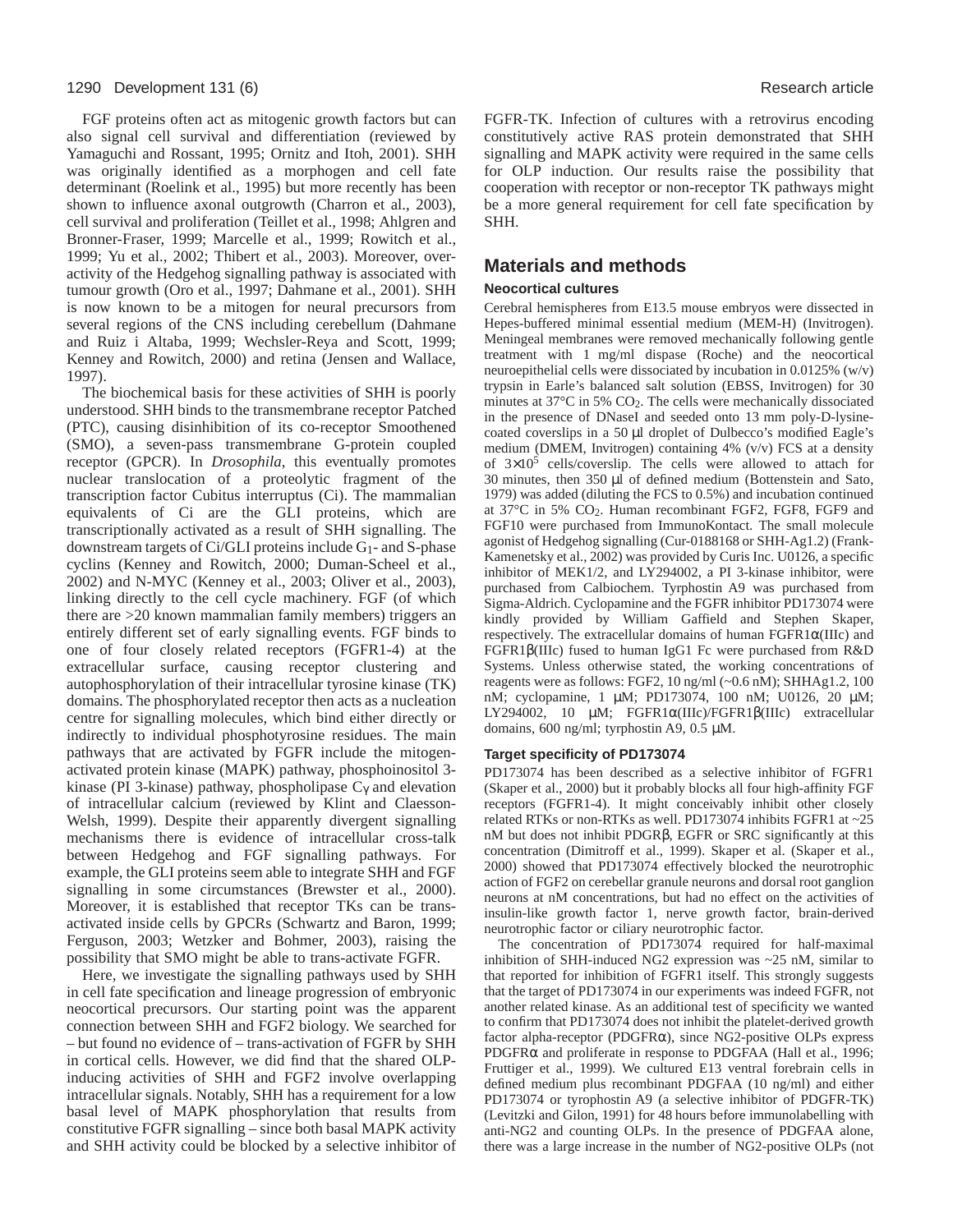shown). Tyrphostin A9 effectively neutralised PDGF-driven OLP proliferation (not shown) but PD173074 had no significant effect. Thus, PD173074 selectively inhibits FGFR over the closely related PDGFRα.

#### **Chick neural tube cultures**

Chick neural tubes from Hamburger-Hamilton stage 11 (E2) embryos (Hamburger and Hamilton, 1951) were isolated in MEM-Hepes following a gentle treatment with 1 mg/ml dispase to remove surrounding tissues. Using a flame-sharpened tungsten needle the neural tube was divided into dorsal and ventral halves. Approximately  $100 \mu m^3$  explants were cultured in three-dimensional collagen gels as previously described (Guthrie and Lumsden, 1994) in defined medium (Bottenstein and Sato, 1979) lacking transferrin but containing concanavalin A, 0.25% (v/v) foetal calf serum (FCS) and antibiotics.

#### **Retroviral vectors**

To identify transfected cells we used the pBird retroviral vector, which encodes enhanced green fluorescent protein (eGFP) driven by the cytomegalovirus (CMV) promoter. The pBird-Ras<sup>V12</sup> vector coexpresses eGFP and a constitutively active form of RAS (Tang et al., 2001). Recombinant retroviruses were produced and concentrated as described previously (Kondo and Raff, 2000). Neocortical cultures were infected for 3 hours with concentrated retroviral supernatant, starting 1 day after plating the cells. Infected cells were identified by eGFP fluorescence.

#### **Immunocytochemistry**

Cells on coverslips or explants were lightly fixed in  $4\%$  (w/v) paraformaldehyde (PFA) in phosphate-buffered saline (PBS) for 5 minutes at room temperature and washed in PBS. The following primary antibodies were used: anti-NG2 rabbit serum (1:350 dilution, Chemicon) or monoclonal anti-NG2 (clone N11.4) (Levine and Stallcup, 1987; Stallcup and Beasley, 1987), monoclonal antibody O4 (Sommer and Schachner, 1981), anti-OLIG2 rabbit IgG (DF308, 1:4000 dilution, a gift from David Rowitch) and monoclonal anti-MAPK (diphosphorylated ERK1/ERK2; Sigma-Aldrich, 1:200 dilution). For OLIG2 staining, the cells were made permeable with 0.1% (v/v) Triton X-100 in PBS. Primary antibody treatments were for 1 hour or overnight in a humid chamber at 4°C. Fluorescent secondary antibodies (Perbio Science, UK) were applied for 60 minutes at room temperature. Following staining of the nuclei with Hoechst (Sigma) the cells were post-fixed for 5 minutes in 4% (w/v) PFA in PBS and mounted on slides in Citifluor (City University, UK).

## **Results**

## **Oligodendrocyte progenitor cell specification by FGF2 acting through FGFR1**

We first confirmed that FGF2 can cause neocortical precursors to differentiate along the oligodendrocyte pathway by establishing dense cultures of dissociated cells from E13.5 mouse cerebral cortex and incubating them in defined medium plus 0.5% foetal calf serum (FCS), with or without FGF2. We scored OLPs by immunolabelling with anti-NG2 proteoglycan. At three days in vitro (DIV3) there was a striking dosedependent induction of NG2-positive OLPs by FGF2 (Fig. 1A-D), followed by O4-positive OLPs about 24 hours later (data not shown). OLP induction by FGF8, 9 or 10 was 100-1000 times lower (Fig. 1E). The different binding specificities of these FGF isoforms for the three FGF receptors found in the CNS (FGFR1-3) suggests that the effect is mediated predominantly through FGFR1 (MacArthur et al., 1995; Ornitz et al., 1996; Belluardo et al., 1997; Igarashi et al., 1998; Beer et al., 2000; Ohuchi et al., 2000; Ford-Perriss et al., control



**Fig. 1.** FGF2 induces OLPs through FGFR1. (A) Dissociated cells from mouse E13.5 neocortex (boxed region) were cultured in defined medium in the presence or absence of different FGFs for 3 days in vitro (DIV). (B-D) The cultures were fixed and immunolabelled with polyclonal anti-NG2. Control cultures lacked NG2 immunoreactivity (B). Numerous NG2-positive cells developed in 10 ng/ml FGF2 (C) and 50 ng/ml FGF2 (D). (E) The numbers of OLPs induced by FGF8, 9 or 10 were at least  $100\times$  lower than with FGF2, suggesting that the inducing activity is mediated via FGFR1. NG2-positive cells were counted in more than 10 randomly selected fields on each of two coverslips (×63 microscope objective). At least two independent experiments gave similar results, one of which is illustrated. (F) Dorsal spinal cord explants from chick Hamilton-Hamburger stage12 (E2) developed O4-positive OLPs when cultured in the presence of FGF2, even in the presence of cyclopamine  $(FGF2 + cyc)$ . The number of O4-positive explants and the total number of explants are shown above each bar.

2001). The OLP-inducing effect of FGF2 was also observed with E15.5 rat neocortical cultures (Hall, 1999) (and data not shown) and in explant cultures of chick dorsal spinal cord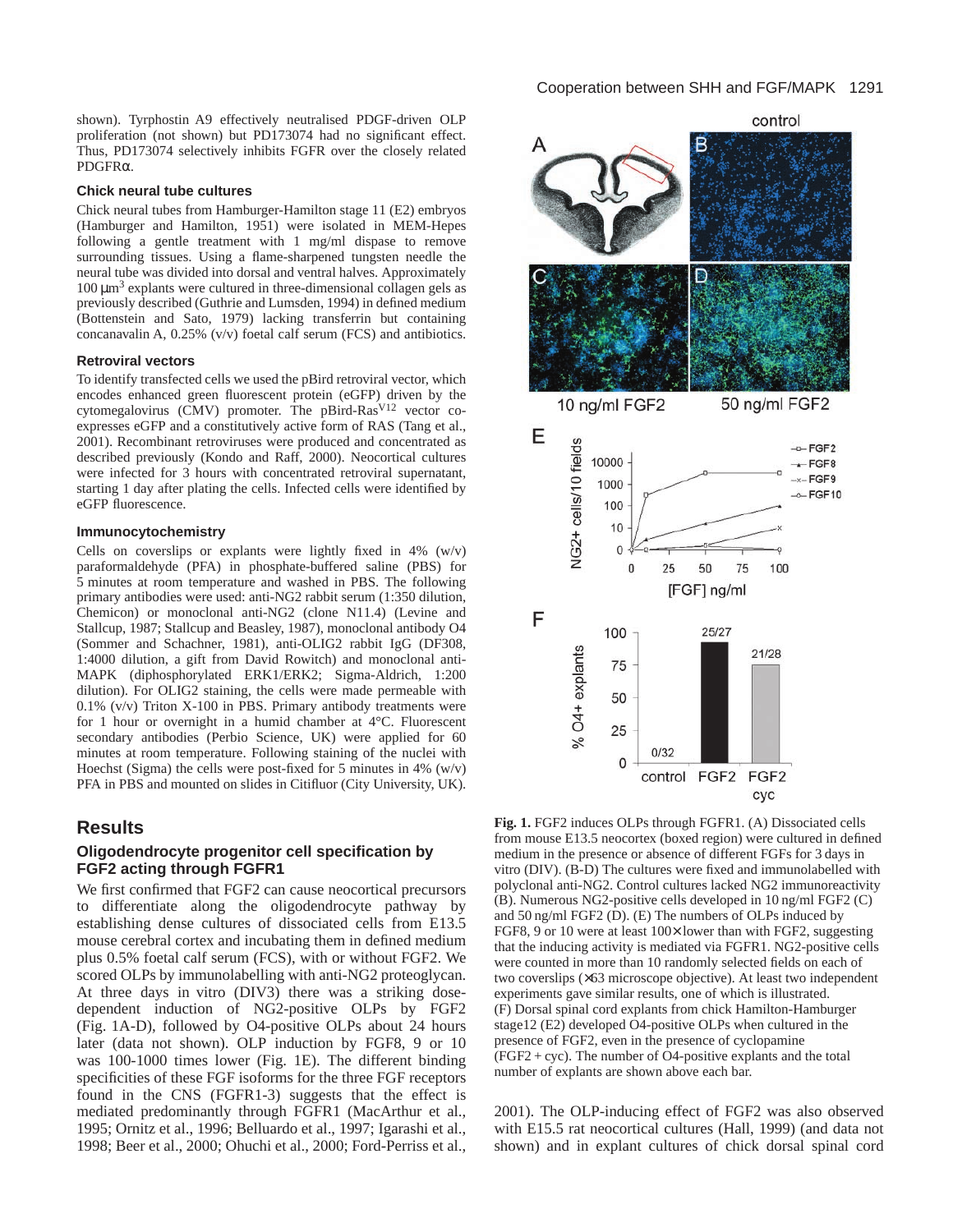#### 1292 Development 131 (6) **Research article Research article Research article Research article**



**Fig. 2.** Induction of OLPs by the Hedgehog agonist SHHAg1.2.Mouse E13.5 neocortical neuroepithelial cells were cultured in the presence or absence of SHHAg for 4 DIV. The cultures were fixed and immunolabelled with polyclonal anti-NG2. (A) Control cultures lacked NG2 immunoreactivity. (B) Numerous NG2-positive cells developed in the presence of 100 nM SHHAg1.2. (C) The dose-response curve shows induction of NG2-positive cells at a half-maximal concentration of SHHAg1.2 of ~25 nM.

(Fig. 1F). FGF2 also induced ISL1/2-positive neurons, presumably motor neurons, in chick dorsal spinal cord explants (not shown). (Note that this activity of FGF2 was not inhibited significantly by the Hedgehog inhibitor cyclopamine (Fig. 1F). This is discussed in more detail below, in the section entitled 'FGF2 dependent induction of OLPs...'.)

In parallel experiments we showed that the SHH agonist Cur-0188168 (ShhAg1.2, hereafter referred to simply as SHHAg) (Frank-Kamenetsky et al., 2002) can induce neocortical precursors to generate OLPs in a dose-dependent manner (Fig. 2). This confirms previous studies with full-length recombinant SHH (Tekki-Kessaris et al., 2001; Alberta et al., 2001; Murray et al., 2002).

As we showed previously (Tekki-Kessaris et al., 2001), cortical cultures maintained in defined medium eventually generate NG2-positive OLPs if left long enough (DIV5-6) even without added growth factors. However, most of this endogenous activity can be neutralised by cyclopamine, demonstrating that it derives mainly from Hedgehog proteins made by the cultured cells (Tekki-Kessaris et al., 2001). In the experiments reported here we used concentrations of FGF2 (10 ng/ml,  $\sim 0.6$  nM) or SHHAg (100 nM) that induced NG2positive OLPs by DIV3-4, well ahead of endogenous Hedgehog activity.

## **Rapid induction of OLIG2 by FGF2 or SHH**

Activation of NG2 expression is a relatively late event in oligodendrocyte lineage progression, an earlier lineage marker being OLIG2. We looked at induction of OLIG2 expression in response to FGF2 or SHHAg. OLIG2-positive cells first appeared within 20 hours of either FGF2 or SHHAg treatment, peaking around 48 hours (Fig. 3). Control cultures without



**Fig. 3.** Rapid induction of OLIG2 by SHHAg or FGF2. Neocortical precursors from E13.5 mice were cultured in the presence or absence of FGF2 or SHHAg and assayed for OLIG2 immunoreactivity at different times. OLIG2-positive nuclei appeared within the first 20 hours in both FGF2-treated (C,F) and SHHAg-treated (B,E) cultures. The experiment was quantified (G) by counting OLIG2 positive cells in more than 10 randomly selected fields on each of two separate coverslips (×63 microscope objective) and are displayed as mean±s.d.

added FGF2 or SHH did not develop any OLIG2-positive cells for at least 70 hours (Fig. 3G).

## **FGF2-mediated induction of OLPs is SHH independent: SHH requires FGFR**

The fact that either SHH or FGF2 can induce OLPs raises the question: do these different factors act sequentially in the same induction pathway or in separate, parallel pathways? As an example of sequential action, FGF2 might stimulate cells in the cortical cultures to synthesise SHH or a related Hedgehog protein, which could secondarily induce OLPs. If so, one would expect to be able to block FGF2 activity with cyclopamine, an inhibitor of Hedgehog signalling (Cooper et al., 1998; Incardona et al., 1998). Alternatively, SHH might stimulate synthesis or release of FGF. In that case one would expect to block SHHmediated induction by PD173074, which inhibits signalling through FGFR (Dimitroff et al., 1999; Skaper et al., 2000). If, on the other hand, SHH and FGF2 trigger independent, parallel pathways, one would not expect to block the SHH effect with PD17074, or the FGF2 effect with cyclopamine.

To test these predictions we cultured E13.5 neocortical precursors at high density in the presence of FGF2 or SHHAg, with or without cyclopamine or PD173074, and looked for induction of OLIG2 at DIV2. We found that the OLIG2 inducing activity of FGF2 (10 ng/ml) was strongly inhibited by PD173074, as expected, but was unaffected by cyclopamine (Fig. 4A,B). Moreover, cyclopamine did not inhibit the OLP-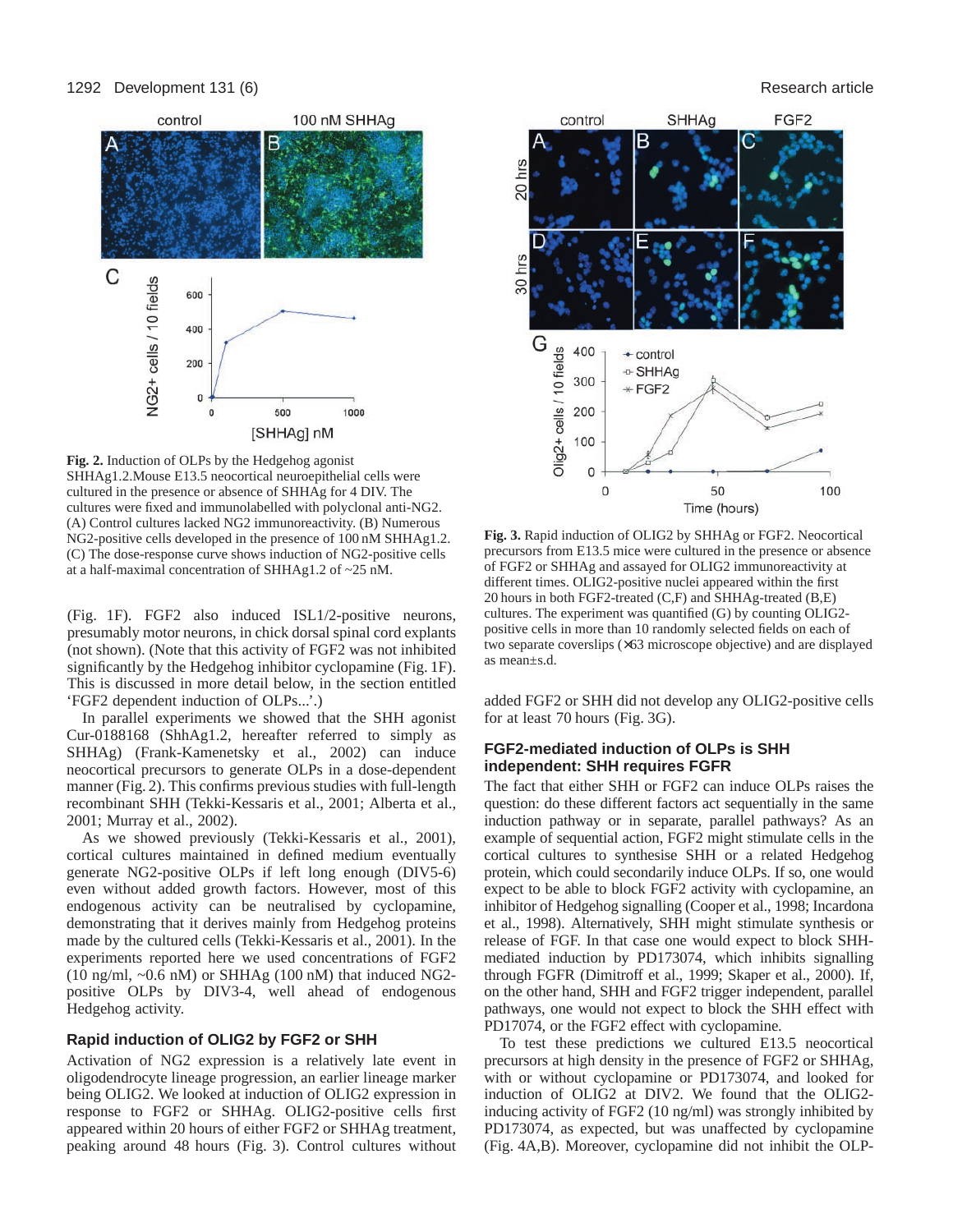

**Fig. 4.** OLP induction by SHH requires FGFR. (A) E13.5 mouse neocortical cells were cultured for 2 DIV in the presence or absence of FGF2 or SHHAg, with or without the FGFR inhibitor PD173074 or the Hedgehog inhibitor cyclopamine. The cultures were assayed for OLIG2 immunoreactivity at DIV2 or NG2 immunoreactivity at DIV4. Induction of both OLIG2-positive and NG2-positive cells by SHH was inhibited by PD173074. The inducing activity of FGF2 was unaffected by cyclopamine. (B) Cortical cells from mouse E13.5 embryos were cultured in the presence or absence of SHHAg or FGF2, PD173074, a combination of FGFR1αIIIc and FGFR1βIIIc extracellular domains (sFGFR1) or cyclopamine. The inducing effect of FGF2 was inhibited by both PD173074 and sFGFR1 but not by cyclopamine. The effect of SHH was inhibited by PD173074 but not by sFGFR1, suggesting that SHHAg activity requires ligandindependent activation of FGFR. (C) Dose-response curve showing inhibition of OLP induction by SHHAg in the presence of increasing concentrations of PD173074 at DIV4. Half-maximal inhibition occurs at ~25 nM PD173074, as described for inhibition of FGFR1 itself (Dimitroff et al., 1999).

inducing activity of FGF2 in dorsal spinal cord cultures (Fig. 1F). In contrast, the OLIG2-inducing activity of SHHAg in cortical cultures was strongly inhibited by both cyclopamine (Fig. 4B) and PD173074 (Fig. 4A,B). We also looked at induction of NG2-positive OLPs at DIV4, with analogous results, i.e. NG2-induction by FGF was blocked by PD173074 (not shown) but not by cyclopamine (Fig. 4A), whereas induction by SHHAg was sensitive to both reagents (Fig. 4A

#### Cooperation between SHH and FGF/MAPK 1293

and not shown). The concentration of PD173074 required for half-maximal inhibition of SHHAg was ~25 nM, similar to that reported for FGFR1 itself (Dimitroff et al., 1999) (Fig. 4C). We also determined that PD173074 does not inhibit the closely related PDGFR (see Materials and methods). Our data suggest that SHH ultimately relies on activation of FGFR, either directly or indirectly, for its OLIG2- and OLP-inducing abilities.

We tried to determine whether FGFR activation in SHHtreated cells requires extracellular FGF, by sequestering FGF outside cells with recombinant, extracellular fragments of FGFR1. We used a mixture of FGFR1αIIIc and FGFR1βIIIc alternative splice isoforms, which can bind FGF2 and other FGFR1-binding isoforms at high affinity. These reagents effectively prevented induction of OLIG2 by added FGF2 but had no effect on OLIG2 induction by SHHAg (Fig. 4B). Taken together, our data suggest that SHH activity requires ligandindependent activation of FGFR. Perhaps the G-proteincoupled SHH receptor SMO trans-activates FGFR inside cells. Alternatively, SHH might not itself trans-activate FGFR, but might rely on a basal level of FGFR activity that is constitutive in our cultures.

#### **Induction of OLIG2 expression by SHHAg or FGF2 requires MAPK activity**

If SHH and FGF both act through FGFR as implied above, one would expect them to trigger the same intracellular signalling pathways. FGFR activation leads to autophosphorylation of the TK domains, which in turn can initiate MAPK and pathways and elevation of intracellular calcium. We investigated the involvement of MAPK and PI 3-kinase signalling pathways, using synthetic drugs that inhibit MEK1/2 (U0126) or PI 3 kinase (LY294002).

We found that induction of OLIG2 by either FGF2 or SHHAg was strongly inhibited by U0126, but not by LY294002, at either DIV1 (Fig. 5A) or DIV2 (not shown), indicating that the MAPK pathway but not the PI 3-kinase pathway is crucial for this first step of lineage specification. We visualised MAPK activation directly by immunofluorescence microscopy with an antibody that specifically recognises the phosphorylated form of the protein. Within 1 hour of FGF2 exposure there was a marked increase in MAPK immunolabelling over control (compare Fig. 5Ba with Bk). Surprisingly (given the data of Fig. 5A), we could detect no increase in MAPK immunolabelling after SHHAg treatment (compare Fig. 5Ba and 5Bg).

We confirmed these findings by looking directly at p42/p44 (MAPK) activation by western blotting with an antibody directed against the phosphorylated forms of p42/p44 (Fig. 5C). As expected, FGF2 caused a large increase in the level of MAPK phosphorylation within 1 hour (compare lanes 1 and 3). SHH did not cause significant MAPK activation at one hour (compare lanes 1 and 2). After 18 hours incubation with FGF2 there was a small residual increase in phosphorylated MAPK compared with control (compare lanes 4 and 7). However SHH still had no effect on MAPK (lanes 4, 5).

## **FGFR maintains a constitutive low level of active MAPK that is required for SHH activity**

The inability of SHHAg to activate MAPK argues against trans-activation of FGFR, since direct stimulation by FGF2 causes robust MAPK activation. What, then, is the essential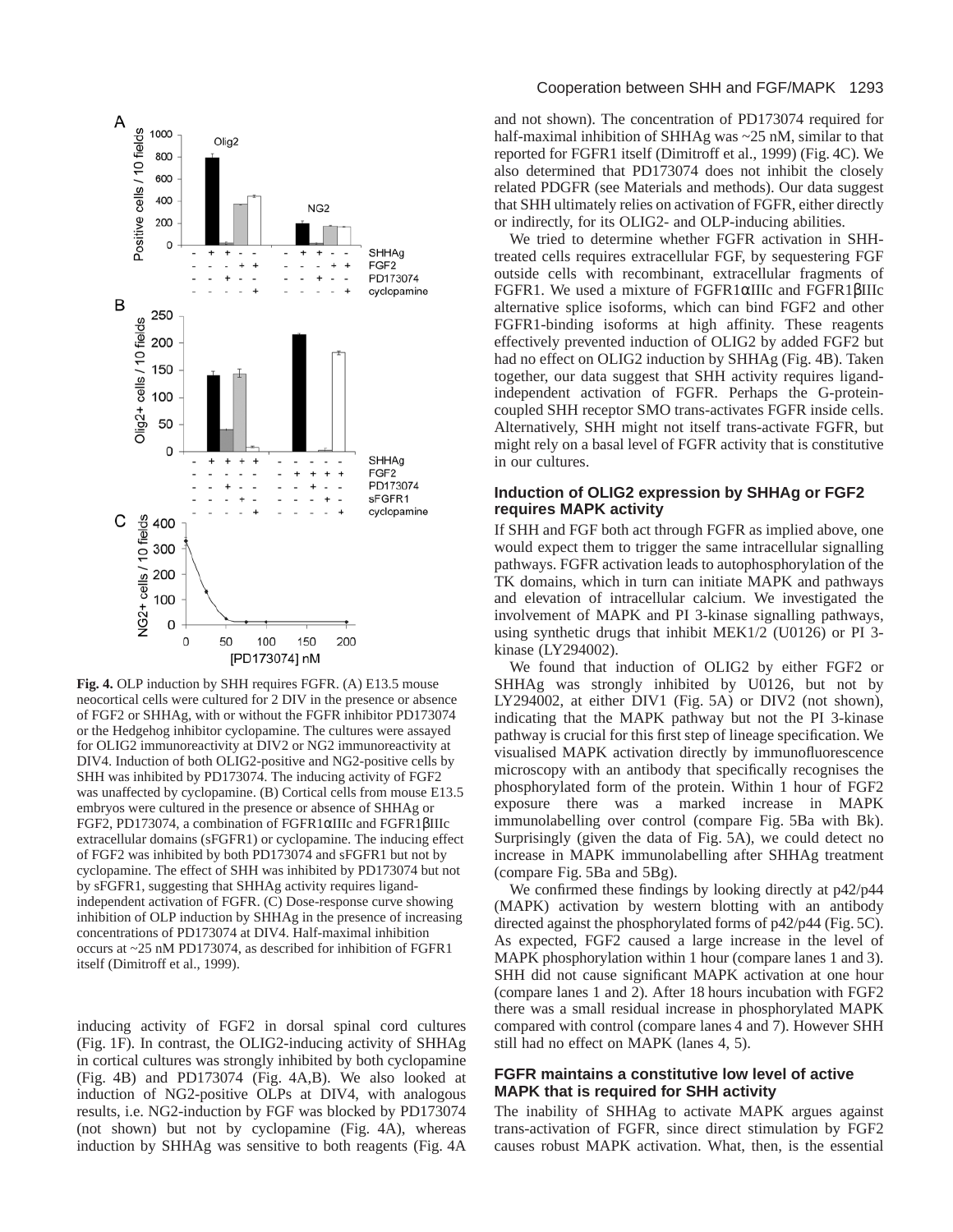

role of FGFR in the activity of SHH? In the absence of added SHH or FGF2 there is a background of active MAPK in our cultures (Fig. 5Ba and 5C lanes 1, 4), but this background is abolished by adding PD173074 (Fig. 5Bc). Even in the presence of SHH, the basal level of active MAPK is obliterated by PD173074 (Fig. 5Bi, and lane 6 in C). Therefore, it seems likely that the steady-state level of active MAPK in our cultures is caused by low, constitutive FGFR activity and that this basal activity is absolutely required for OLIG2 induction by SHH.

### **Cell-autonomous requirement for MAPK activation in SHH-responding cells**

The experiments described above showed that MAPK

**Fig. 5.** OLP induction by SHH depends on activation of the MAPK pathway by FGFR1. (A) Neocortical neuroepithelial cells cultured for 24 hours in the presence of the MEK1/2 inhibitor U0126 and either SHHAg or FGF2 fail to develop Olig2-positive cells. The inhibitor of PI 3-kinase, LY294002, has no effect on the inducing activities of either SHHAg or FGF2. (B) To assess whether FGF2 and/or SHH activate the MAPK pathway we cultured E13.5 cortical cells in the absence (a-f) or presence of either SHHAg (g-j) or FGF2 (k-n), together with PD173074 (c,i) or cyclopamine (e,m) for 1 hour prior to immunolabelling with an anti-phospho-ERK1/2 antibody and Hoechst dye (b,d,f,h,j,l,n). FGF2 by itself caused strong activation of MAPK. SHH failed to activate MAPK above endogenous levels (compare a, g) and all MAPK activity was abolished by PD173074 (c,i). (C) Protein lysates from cortical cultures incubated with FGF2 or SHHAg and PD173074 or cyclopamine for 1 hour or 18 hours were separated by PAGE, and analysed for the presence of phosphorylated ERK1/2 (p42/p44) by western blot. SHHAg failed to activate MAPK above control levels, and PD173074 abolished all MAPK activity even in the presence of SHH.

phosphorylation is required in neocortical cultures for the OLP-inducing activity of SHH but did not distinguish between a direct or indirect effect of MAPK. For example, MAPK might stimulate release of a diffusible factor that acts secondarily on neighbouring cells to render them responsive to SHH. Alternatively, MAPK might be required within the same cells that respond to SHH.

We addressed this question by infecting neocortical precursors with a retrovirus vector encoding a mutated form of RAS that constitutively activates the MAPK pathway. The retrovirus also encodes the enhanced green fluorescent protein (eGFP) so that infected cells can be positively identified using the fluorescence microscope. Unsurprisingly, we found that constitutively active RAS was not by itself sufficient to activate OLIG2 expression in the absence of SHH signalling (added cyclopamine; Fig. 6Ab-d). However, in the presence of SHHAg and PD173074 (to block MAPK activation via FGFR) the only cells that expressed OLIG2 were those that also expressed activated RAS (Fig. 6Af-g,B). Note that not all cells that expressed active RAS also expressed OLIG2 (Fig. 6Af-h). These observations allow us to conclude, (1) the MAPK pathway is necessary but not sufficient for OLIG2 induction as SHH signalling is also required, and (2) MAPK activation is required cell-autonomously, i.e. it acts directly in the SHHtargeted cells.

## **Two stages of OPC induction (OLIG2, NG2) with different signalling requirements**

We investigated the requirement for MAPK and PI 3-kinase in the later transition from OLIG2-positive, NG2-negative (OLIG2+, NG2–) to (OLIG2+, NG2+) OLPs. We first allowed (OLIG2+, NG2–) cells to develop until DIV2 under the influence of FGF2 or SHHAg, then added the MAPK and/or PI 3-kinase inhibitors for a further 2 days (until DIV4) before immunolabelling with anti-NG2. We found that NG2 expression was inhibited strongly by both drugs (Fig. 7), indicating that both the MAPK and PI 3-kinase pathways are important during this later stage of oligodendrocyte lineage progression. Thus, there are different signalling requirements for the initial specification event (MAPK only) compared to later lineage progression (MAPK and PI 3-kinase).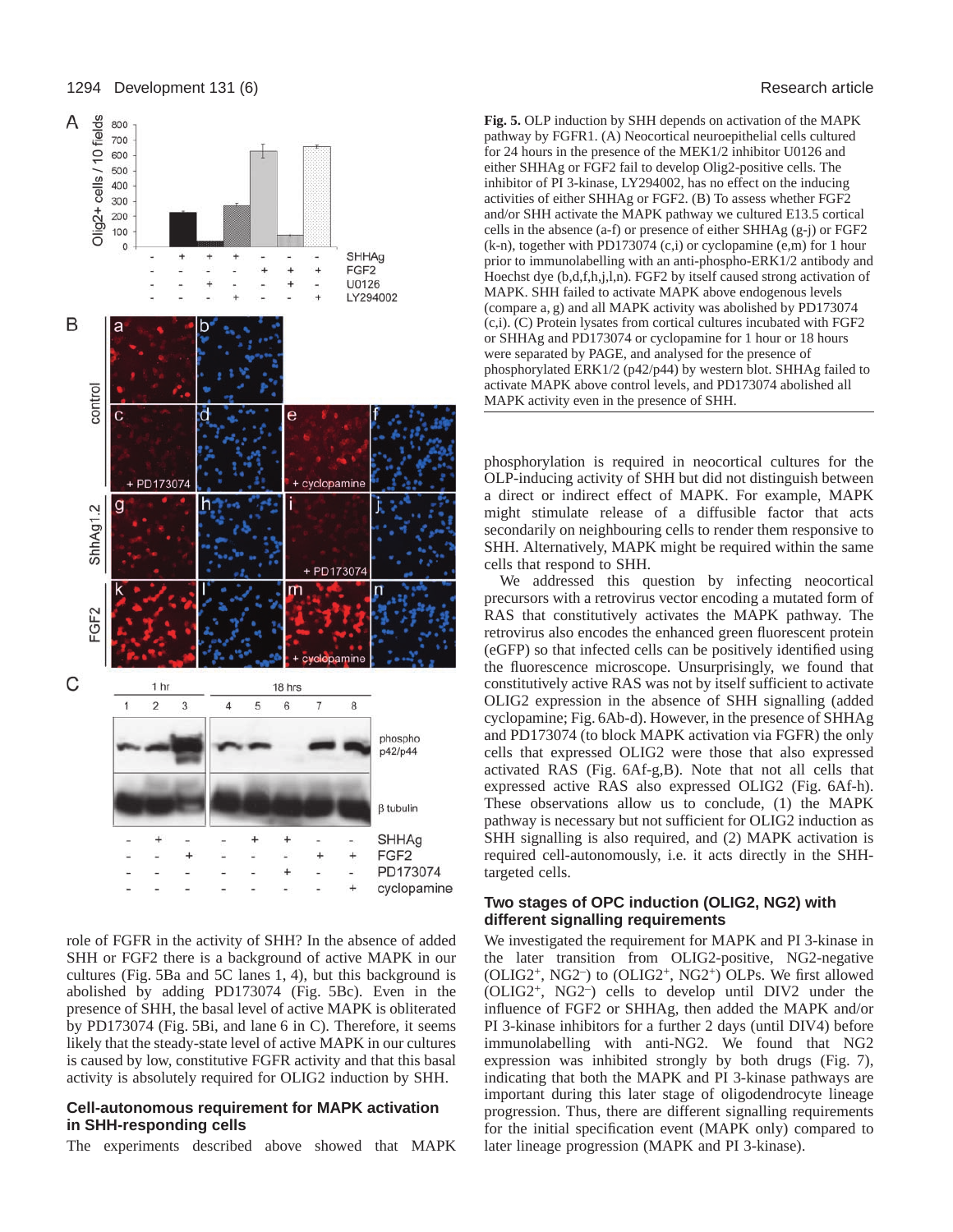

**Fig. 6.** Cell-autonomous activation of the MAPK pathway is required for OLIG2 induction by SHH. (A) Cultured neuroepithelial cells from E13.5 mouse embryos were infected with a control retrovirus (pBird) encoding GFP alone (a,b,c,d) or a retrovirus encoding GFP and a constitutively active form of RAS (pBird-RasV12) (e,f,g,h). Cells were then cultured for 48 hours in the presence of SHHAg. At DIV3, the cultures were assayed for OLIG2 immunoreactivity (c,g) and labelled with Hoechst dye (a,e). In control virus-infected cultures (a,b,c,d) there were no OLIG2-positive cells. However, in activated RAS virus-infected cultures, SHHAg induced OLIG2 expression in a subset of GFPpositive cells (e,f,g,h). (B) The number of OLIG2- and GFP-positive cells was counted and is presented as the percentage of all GFP-positive cells. In RAS virus-infected cultures in the presence of SHHAg, 17.0±1.3% of GFP-positive cells expressed OLIG2. No OLIG2-positive cells were induced by either in the absence of active MAPK (added U0126), or in the absence of SHHAg (added cyclopamine). In all cultures PD173074 was added to block MAPK activation via FGFR.



**Fig. 7.** The progression of cells from being OLIG2-positive to NG2 positive requires both MAPK and PI 3-kinase activation. Neocortical cells were initially cultured in the presence or absence of SHHAg or FGF2 for 48 hours until OLIG2-positive cells appeared. The inducers were then removed and the medium replaced with defined medium containing U0126 or LY294002. The appearance of NG2-positive cells in the cultures was inhibited by both drugs.

### **FGFR signalling is not required for SHH activity in the ventral spinal cord or forebrain**

The data described above raised the possibility that induction of OLPs in the ventral neural tube in vivo, which is known to depend on SHH, might also require FGFR signalling. We cultured explants from E2 chick ventral spinal cords and cultured them in the presence of either cyclopamine or PD173074. In these experiments it is not necessary to add exogenous SHH because the cells generate OLPs even in defined medium, presumably because they have already been exposed to SHH for some time in vivo, prior to dissection, and because of continuing endogenous SHH production. Cyclopamine prevented the appearance of O4-positive OLPs, but PD173074 had no effect (Fig. 8A). We performed analogous experiments with dissociated cells from the ventral mouse forebrain and obtained similar results: induction of NG2-positive OLPs was blocked by cyclopamine but not by PD173074 (Fig. 8B-F). Therefore, it seems that the signalling requirements for SHH activity are different in the ventral spinal cord and forebrain, where OLPs are generated endogenously, compared to its mode of action in the dorsal spinal cord or neocortex.

# **Discussion**

## **Cell fate specification by SHH in cortical precursors requires FGFR and MAPK**

We have investigated the relationship between FGF2 and SHH signalling for specification of OLPs in cultures of embryonic neocortical precursor (stem) cells. We showed that FGF2 probably acts through FGFR1 in these cells. FGF-mediated OLP induction was not blocked by cyclopamine, a naturally occurring inhibitor of Hedgehog signalling, and so acts independently of SHH. This conclusion was also reached independently by Chandran et al. (Chandran et al., 2003). Unexpectedly, we found that OLP induction by SHH could be blocked equally well by cyclopamine and PD173074, a synthetic inhibitor of FGFR tyrosine kinase activity. This suggests that the OLP-inducing activity of SHH depends on parallel activation of FGFR. In keeping with this, we found that both SHH and FGF2 signalling require MAPK activation. These observations might be explained if SHH, through its G-protein coupled co-receptor SMO, could trans-activate FGFR. However, we found that SHH does not by itself activate MAPK, arguing against FGFR transactivation. Instead, it seems likely that SHH needs a basal level of active MAPK in order to function, and that constitutive FGFR activity in our cortical cultures provides the necessary stimulus. We could not neutralise SHH activity with soluble, ligandbinding FGFR1 fragments, suggesting that constitutive FGFR activation is ligand independent. However, the complexity of FGF-FGFR interactions and the large number of FGF family members, not all of which are fully characterised, means that we cannot be entirely confident of this conclusion.

We previously reported that cortical precursor cell cultures have the ability to generate OLPs in the absence of added SHH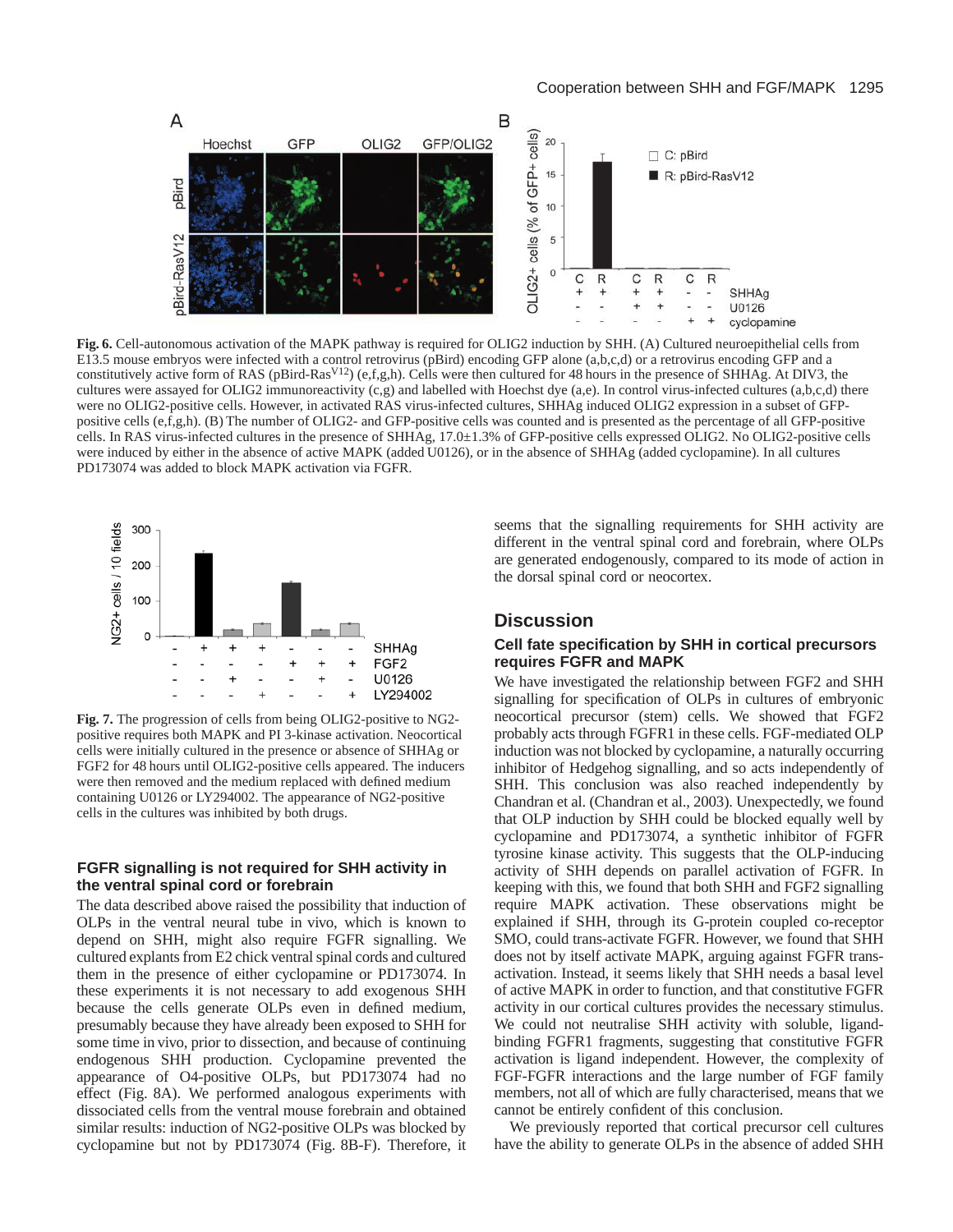

or FGF2. This inherent potential takes a long time to manifest itself (DIV6) and can be blocked by cyclopamine, implying that endogenous Hedgehog activity in the cultures is largely responsible (Tekki-Kessaris et al., 2001). Consistent with this, we found that mRNAs encoding SHH and its relative Indian Hedgehog (IHH) were up-regulated in the cultures (Tekki-Kessaris et al., 2001). Recently, Gabay et al. (Gabay et al., 2003) reported that neocortical cells in monolayer or neurosphere culture up-regulate SHH in response to FGF2 (0.2 ng/ml) and that the OLIG2-inducing activity of this low concentration of FGF2 can be blocked by cyclopamine. This suggests that the up-regulation of Hedgehog transcripts that we observed previously (Tekki-Kessaris et al., 2001) might be due to endogenous FGFR activation and that part of the OLP-inducing activity of added FGF might be mediated indirectly through Hedgehog proteins. However, that cannot account for all of the **Fig. 8.** Induction of OLPs in ventral spinal cord or ventral forebrain cultures is independent of FGFR-TK activity. (A) Ventral spinal cord explants from Hamilton and Hamburger stage 12 (E2) chicks developed O4-positive OLPs when cultured without exogenously added growth factors. Their development was strongly inhibited by cyclopamine but only weakly by PD173074. FGF2 in the absence of complementary Shh activity (i.e. in the presence of cyclopamine) was unable to induce O4-positive OLPs. (B-E) Dissociated cells from mouse E10.5 ventral forebrain (boxed region) were cultured in the presence of the cyclopamine or PD173074 for 10 days, then the cultures were fixed and immunolabelled with anti-NG2. Control cultures developed numerous NG2-positive cells (C). Their production was inhibited by cyclopamine (D) but not by PD173074 (E). (F) The experiment was quantified by counting NG2-positive cells in more than 10 randomly selected fields on each of two separate coverslips ( $\times$ 63 objective) and the results displayed as mean±s.d. Similar data were obtained in at least two independent experiments.

effect of FGF when added at the higher concentrations (10 ng/ml) used in our present study, because in our hands FGFmediated OLP induction was not inhibited significantly by cyclopamine. On the contrary, we found that the OLP-inducing activity of SHHAg is dependent on FGFR and MAPK. However, MAPK alone is not sufficient to induce OLPs – SHH signalling is also required. The additional obligatory signal that is triggered by SHH is presumably also triggered by FGFR, since FGF2 can induce OLPs independently of SHH.

Despite its critical role in cortical precursors, we found that FGFR is not required for SHH-mediated cell fate specification in ventral spinal cord or forebrain, even though ventral precursors are known to express FGFR1-3 in vivo. It is possible that receptor TKs other than FGFR collaborate with SHH in non-cortical cells.

## **Do FGF2 and SHH act on the same population of cortical precursors?**

FGF2 activated the MAPK pathway rapidly in all, or nearly all, E13 cortical precursors (Fig. 5Bk). This is consistent with the fact that FGFR1-3 are expressed in most cortical cells at this age. However, only a minority of the MAPK-active cells – around 10% – went on to express OLIG2 at DIV2 (not shown). A similar proportion of precursors expressed OLIG2 after SHHAg stimulation. What distinguishes the precursor cells that are competent to express OLIG2 from their OLIG2 incompetent neighbours is a mystery.

The FGF2 and SHH-responsive cells could belong to the same or different populations. The simplest interpretation of our data – the one we prefer – is that SHH and FGF2 act directly on the same sub-population of cortical precursors to activate OLIG2. This interpretation is strengthened by our finding that MAPK and SHH act together in the same precursors.

## **Is FGF involved in oligodendrocyte generation in vivo?**

We and others have presented evidence that OLPs are generated in the ventral spinal cord and forebrain during embryogenesis and migrate from there into more dorsal territories including the cerebral cortex (Warf et al., 1991; Pringle and Richardson, 1993; Noll and Miller, 1993; Timsit et al., 1995; Spassky et al., 1998; Nery et al., 2001; Tekki-Kessaris et al., 2001). Chick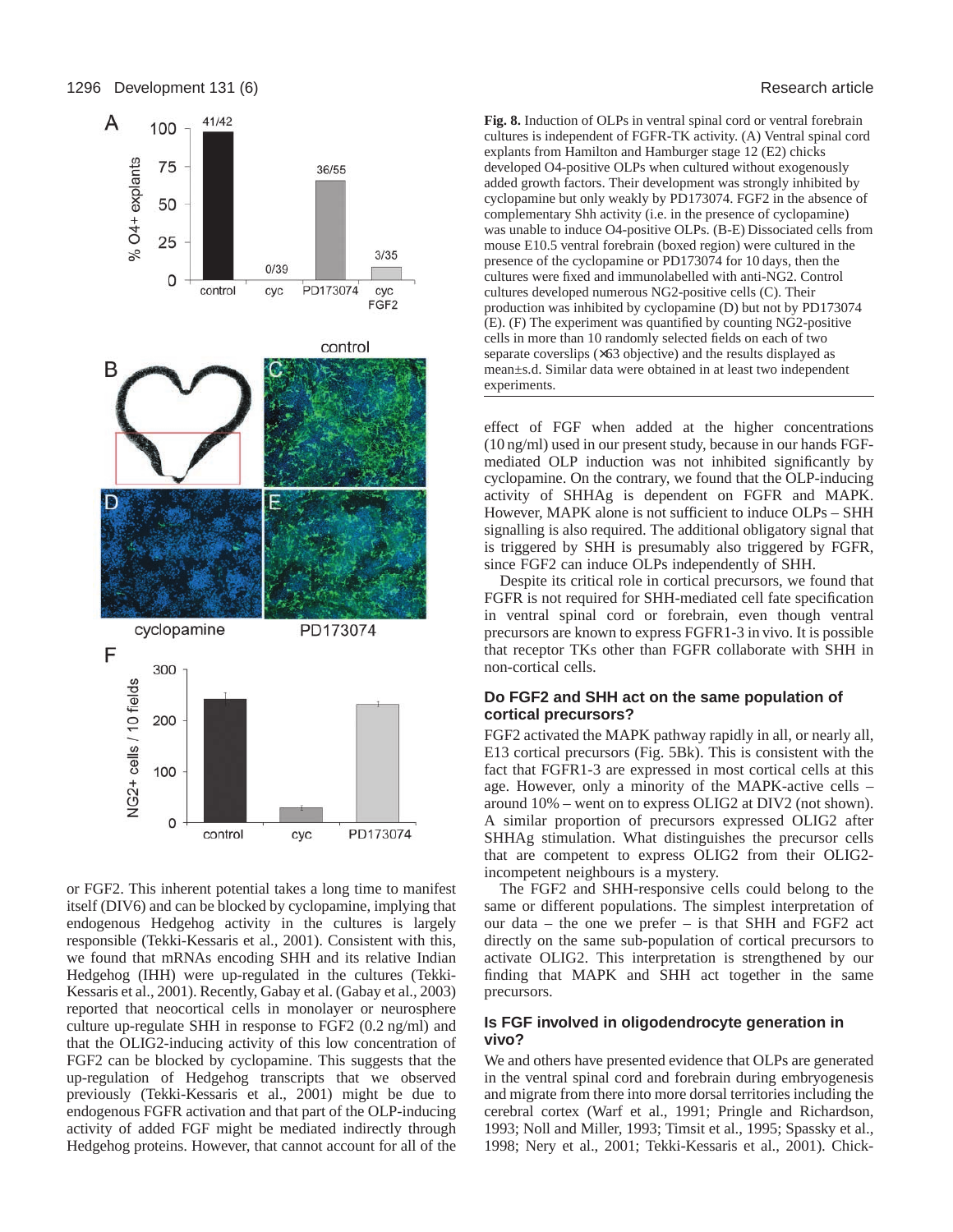quail grafting experiments suggest that, in birds, all oligodendrocytes in the cortex develop from ventrally derived, migratory OLPs (Olivier et al., 2001). However, cell fate analysis in mice, using a *Emx1-Cre* transgene to activate a conditional *lacZ* reporter, showed that the majority of cortical oligodendrocytes were descended from *Emx1*-expressing precursors – presumably indigenous cortical precursors (Gorski et al., 2002). It is possible that as ventrally derived progenitors migrate into the cortex they turn on *Emx1*, so that the *Emx1- Cre* fate mapping experiments erroneously score them as cortex derived. Alternatively, there could be two populations of OLPs: a primitive population that is derived from ventral precursors and a later-developing population that is indigenous to the cortex. This second wave might be present in rodents but not birds, because of the need for greater numbers of OLPs in the much expanded mammalian cortex. It is conceivable that FGF signalling might be involved in the putative second wave of oligodendrogenesis in the mammalian cortex. It might be possible to address this question in future by studying OLP production in neocortex-specific *Fgfr1* knockout mice.

We thank Matthew Grist for excellent technical assistance and our other colleagues at UCL for help and encouragement. We also thank Stephen Skaper for providing PD173074, William Gaffield for cyclopamine, David Rowitch for anti-OLIG2 serum and Alison Lloyd for retrovirus vectors pBird and pBird-RasV12. This work was supported by the UK Medical Research Council, the Wellcome Trust, the European Commission (QLRT-1999-31224 and QLRT-1999- 31556) and a Marie Curie Fellowship of the European Community Human Potential Programme to F.J., under contract number HPMF-CT-2002-01634.

# **References**

- **Ahlgren, S. C. and Bronner-Fraser, M.** (1999). Inhibition of sonic hedgehog signaling in vivo results in craniofacial neural crest cell death. *Curr. Biol*. **9**, 1304-1314.
- **Alberta, J. A., Park, S. K., Mora, J., Yuk, D., Pawlitzky, I., Iannarelli, P.,** Vartanian, T., Stiles, C. D. and Rowitch, D. H. (2001). Sonic hedgehog is required during an early phase of oligodendrocyte development in mammalian brain. *Mol. Cell. Neurosci*. **18**, 434-441.
- **Beer, H. D., Vindevoghel, L., Gait, M. J., Revest, J. M., Duan, D. R., Mason, I., Dickson, C. and Werner, S.** (2000). Fibroblast growth factor (FGF) receptor 1-IIIb is a naturally occurring functional receptor for FGFs that is preferentially expressed in the skin and the brain. *J. Biol. Chem*. **275**, 16091-16097.
- **Belluardo, N., Wu, G., Mudo, G., Hansson, A. C., Pettersson, R. and Fuxe, K.** (1997). Comparative localization of fibroblast growth factor receptor-1, -2, and -3 mRNAs in the rat brain: in situ hybridization analysis. *J. Comp. Neurol*. **379**, 226-246.
- **Bottenstein, J. E. and Sato, G. H.** (1979). Growth of a rat neuroblastoma cell line in serum-free supplemented medium. *Proc. Natl. Acad. Sci. USA* **76**, 514-517.
- **Brewster, R., Mullor, J. L. and Altaba, A.** (2000). Gli2 functions in FGF signaling during antero-posterior patterning. *Development* **127**, 4395- 4405.
- **Briscoe, J., Chen, Y., Jessell, T. M. and Struhl, G**. (2001). A hedgehoginsensitive form of patched provides evidence for direct long-range morphogen activity of sonic hedgehog in the neural tube. *Mol. Cell* **7**, 1279-1291.
- **Chandran, S., Kato, H., Gerreli, D., Compston, A., Svendsen, C. N. and Allen N. D.** (2003). FGF-dependent generation of oligodendrocytes by a hedgehog-independent pathway. *Development* **130**, 6599-6609.
- **Charron, F., Stein, E., Jeong, J., McMahon, A. P. and Tessier-Lavigne, M.** (2003). The morphogen sonic hedgehog is an axonal chemoattractant that collaborates with netrin-1 in midline axon guidance. *Cell* **113**, 11-23.
- **Cooper, M. K., Porter, J. A., Young, K. E. and Beachy, P. A.** (1998). Teratogen-mediated inhibition of target tissue response to Shh signaling. *Science* **280**, 1603-1607.
- **Dahmane, N. and Ruiz i Altaba, A.** (1999). Sonic hedgehog regulates the growth and patterning of the cerebellum. *Development* **126**, 3089-3100.
- **Dahmane, N., Sanchez, P., Gitton, Y., Palma, V., Sun, T., Beyna, M., Weiner, H. and Altaba, A.** (2001). The Sonic Hedgehog-Gli pathway regulates dorsal brain growth and tumorigenesis. *Development* **128**, 5201- 5212.
- **Dimitroff, C. J., Klohs, W., Sharma, A., Pera, P., Driscoll, D., Veith, J., Steinkampf, R., Schroeder, M., Klutchko, S., Sumlin, A., Henderson, B., Dougherty, T. J. and Bernacki, R. J.** (1999). Anti-angiogenic activity of selected receptor tyrosine kinase inhibitors, PD166285 and PD173074: implications for combination treatment with photodynamic therapy. *Invest. New Drugs* **17**, 121-135.
- **Duman-Scheel, M., Weng, L., Xin, S. and Du, W.** (2002). Hedgehog regulates cell growth and proliferation by inducing Cyclin D and Cyclin E. *Nature* **417**, 299-304.
- **Ericson, J., Muhr, J., Placzek, M., Lints, T., Jessell, T. M. and Edlund, T.** (1995). Sonic hedgehog induces the differentiation of ventral forebrain neurons: a common signal for ventral patterning within the neural tube. *Cell* **81**, 747-756.
- **Ferguson, S. S.** (2003). Receptor tyrosine kinase transactivation: fine-tuning synaptic transmission. *Trends Neurosci*. **26**, 119-122.
- Ford-Perriss, M., Abud, H. and Murphy, M. (2001). Fibroblast growth factors in the developing central nervous system. *Clin. Exp. Pharmacol. Physiol.* **28**, 493-503.
- **Frank-Kamenetsky, M., Zhang, X. M., Bottega, S., Guicherit, O., Wichterle, H., Dudek, H., Bumcrot, D., Wang, F. Y., Jones, S., Shulok, J., Rubin, L. L. and Porter, J. A.** (2002). Small-molecule modulators of Hedgehog signaling: identification and characterization of Smoothened agonists and antagonists. *J. Biol*. **1**, 10.
- **Fruttiger, M., Karlsson, L., Hall, A. C., Abramsson, A., Calver, A. R., Bostrom, H., Willetts, K., Bertold, C. H., Heath, J. K., Betsholtz, C. and Richardson, W. D.** (1999). Defective oligodendrocyte development and severe hypomyelination in PDGF-A knockout mice. *Development* **126**, 457-467.
- **Gabay, L., Lowell, S., Rubin, L. L. and Anderson, D. J.** (2003). Deregulation of dorsoventral patterning by FGF confers trilineage differentiation capacity on CNS stem cells in vitro. *Neuron* **40**, 485-499.
- **Gorski, J. A., Talley, T., Qiu, M., Puelles, L., Rubenstein, J. L. and Jones, K. R.** (2002). Cortical excitatory neurons and glia, but not GABAergic neurons, are produced in the Emx1-expressing lineage. *J. Neurosci.* **22**, 6309-6314.
- Guthrie, S. and Lumsden, A. (1994). Collagen gel co-culture of neural tissue. *Neuroprotocols* **4**, 116-120.
- **Hall, A., Giese, N. A. and Richardson, W. D.** (1996). Spinal cord oligodendrocytes develop from ventrally derived progenitor cells that express PDGF alpha-receptors. *Development* **122**, 4085-4094.
- **Hall, A. C.** (1999). *Platelet-Derived Growth Factor and its Alpha-Receptor Subunit in Oligodendrocyte Development.* PhD Thesis, University of London.
- **Hamburger, V. and Hamilton, H. L.** (1951). A series of normal stages in the development of the chick embryo. *J. Morphol.* **88**, 49-92.
- **Igarashi, M., Finch, P. W. and Aaronson, S. A.** (1998). Characterization of recombinant human fibroblast growth factor (FGF)-10 reveals functional similarities with keratinocyte growth factor (FGF-7). *J. Biol. Chem*. **273**, 13230-13235.
- **Incardona, J. P., Gaffield, W., Kapur, R. P. and Roelink, H.** (1998). The teratogenic Veratrum alkaloid cyclopamine inhibits sonic hedgehog signal transduction. *Development* **125**, 3553-3562.
- **Jensen, A. M. and Wallace, V. A.** (1997). Expression of Sonic hedgehog and its putative role as a precursor cell mitogen in the developing mouse retina. *Development* **124**, 363-371.
- **Kenney, A. M., Cole, M. D. and Rowitch, D. H.** (2003). N-myc upregulation by Sonic hedgehog signaling promotes proliferation in developing cerebellar granule neuron precursors. *Development* **130**, 15-28.
- **Kenney, A. M. and Rowitch, D. H.** (2000). Sonic hedgehog promotes G(1) cyclin expression and sustained cell cycle progression in mammalian neuronal precursors. *Mol. Cell. Biol*. **20**, 9055-9067.
- **Kessaris, N., Pringle, N. P. and Richardson, W. D.** (2001). Ventral neurogenesis and the neuron-glial switch. *Neuron* **31**, 677-680.
- **Klint, P. and Claesson-Welsh, L.** (1999). Signal transduction by fibroblast growth factor receptors. *Front. Biosci.* **4**, D165-D177.
- **Kondo, T. and Raff, M.** (2000). The Id4 HLH protein and the timing of oligodendrocyte differentiation. *EMBO J.* **19**, 1998-2007.
- **Levine, J. M. and Stallcup, W. B.** (1987). Plasticity of developing cerebellar cells in vitro studied with antibodies against the NG2 antigen. *J. Neurosci.* **7**, 2721-2731.